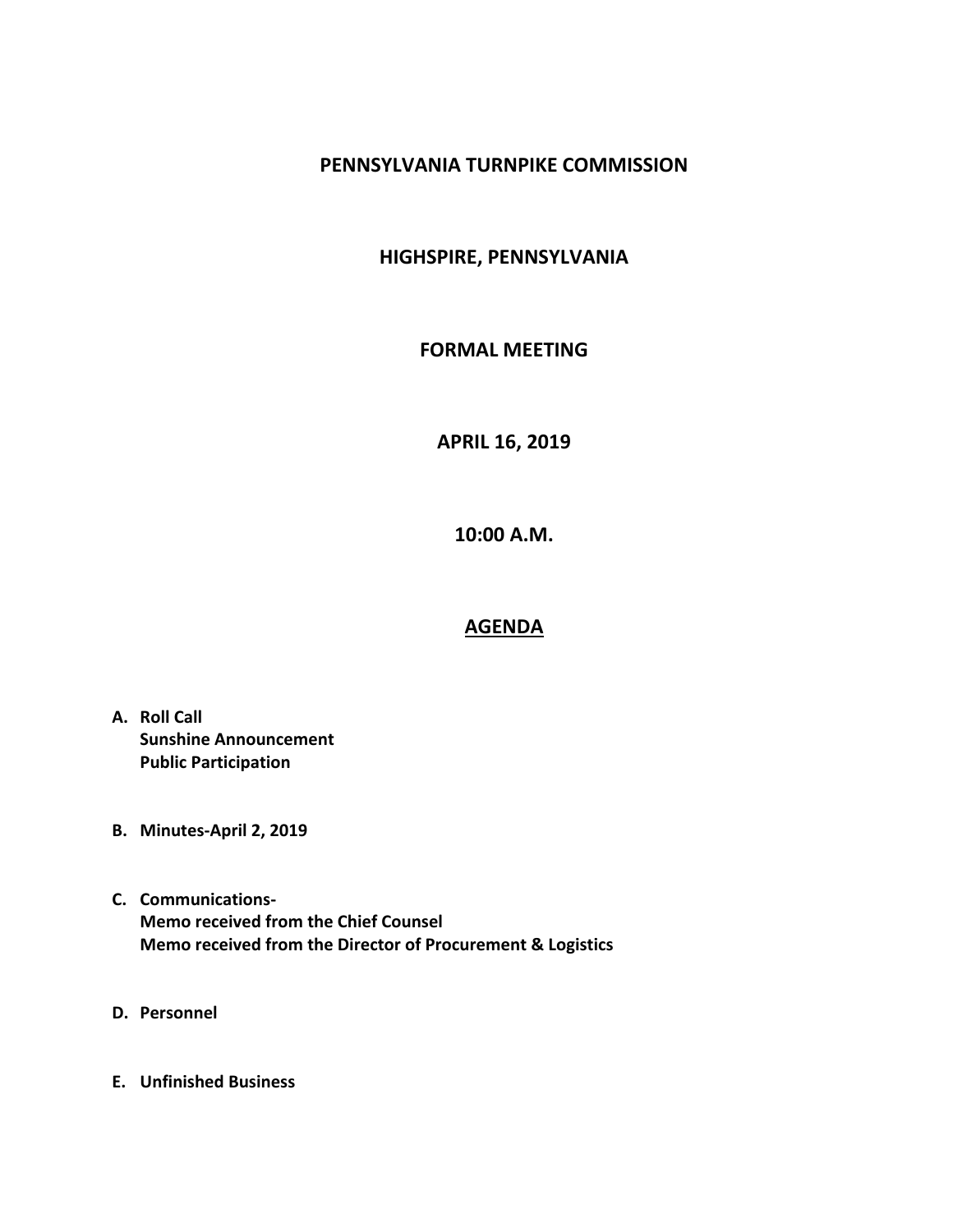- **1. Approve the transfer of an additional \$30,000,000.00 to the Pennsylvania Turnpike Commission Retiree Medical Trust (OPEB) for Fiscal Year 2019, to help reduce future operating expense growth.**
- **2. Approve the negotiation and execution of the Agreements and a Supplement for the items listed in memos "a" through "d":**
	- **a. Supplemental Reimbursement Agreement with PECO Energy Company, to reimburse PECO for the engineering and utility relocation work necessary for the I-95 Route 13 connector, for an additional \$438,270.19 due to limited allowable working hours and higher labor costs; for a revised not-to-exceed amount of \$752,121.25;**
	- **b. Reimbursement Agreement with Duquesne Light Company (DLC), to reimburse DLC for the design studies and engineering for the relocation of DLC's transmission towers and various lines necessary for construction of the Mon/Fayette Expressway, Sections A, B & C; at a notto-exceed amount of \$4,785,777.00;**
	- **c. Reimbursement Agreement with Norfolk Southern Railroad, to reimburse the railroad for the engineering work necessary for the repairs on Bridge NB-327 at MP A51.76, at a not-toexceed amount of \$25,000.00;**
	- **d. Deed of Relinquishment with Southern Alleghenies Conservancy, to extinguish the covenant requiring the Commission to approve future transfer of right-of-way property in Bedford and Fulton Counties (Ray's Hill Tunnel and Sideling Hill Tunnel) for recreational purposes and to extinguish the reversionary interest held by the Commission for future highway uses.**
- **3. Approve the Right-of-Way Requests for the items listed in memos "a" through "e":**
	- **a. Acquisition of Right-of-Way #14S291-1 (Robert W. & Christa E. Wilson; Kenneth A. Bernardi d/b/a Sandy Lake), a total take parcel necessary for construction of the Mon/Fayette Expressway, Rt. 51 to I-376, by authorizing payment of \$71,595.00 representing business dislocation damages, personal property loss and search costs to Kenneth A. Bernardi d/b/a Sandy Lake; and authorize the payment of additional statutory damages as calculated by the Right-of-Way Administrator and approved by the Chief Counsel;**
	- **b. Acquisition of Right-of-Way #1A164-B (Estate of Richard A. Giles, Sr.), a total take parcel necessary for the Donegal slide remediation project at MP 90.20 by authorizing payment of up to \$4,000.00 for Section 710 statutory damages; also authorize payment of \$1,000.00 representing partial payment of the same to Snyder & Snyder, Attorneys at Law, PLLC;**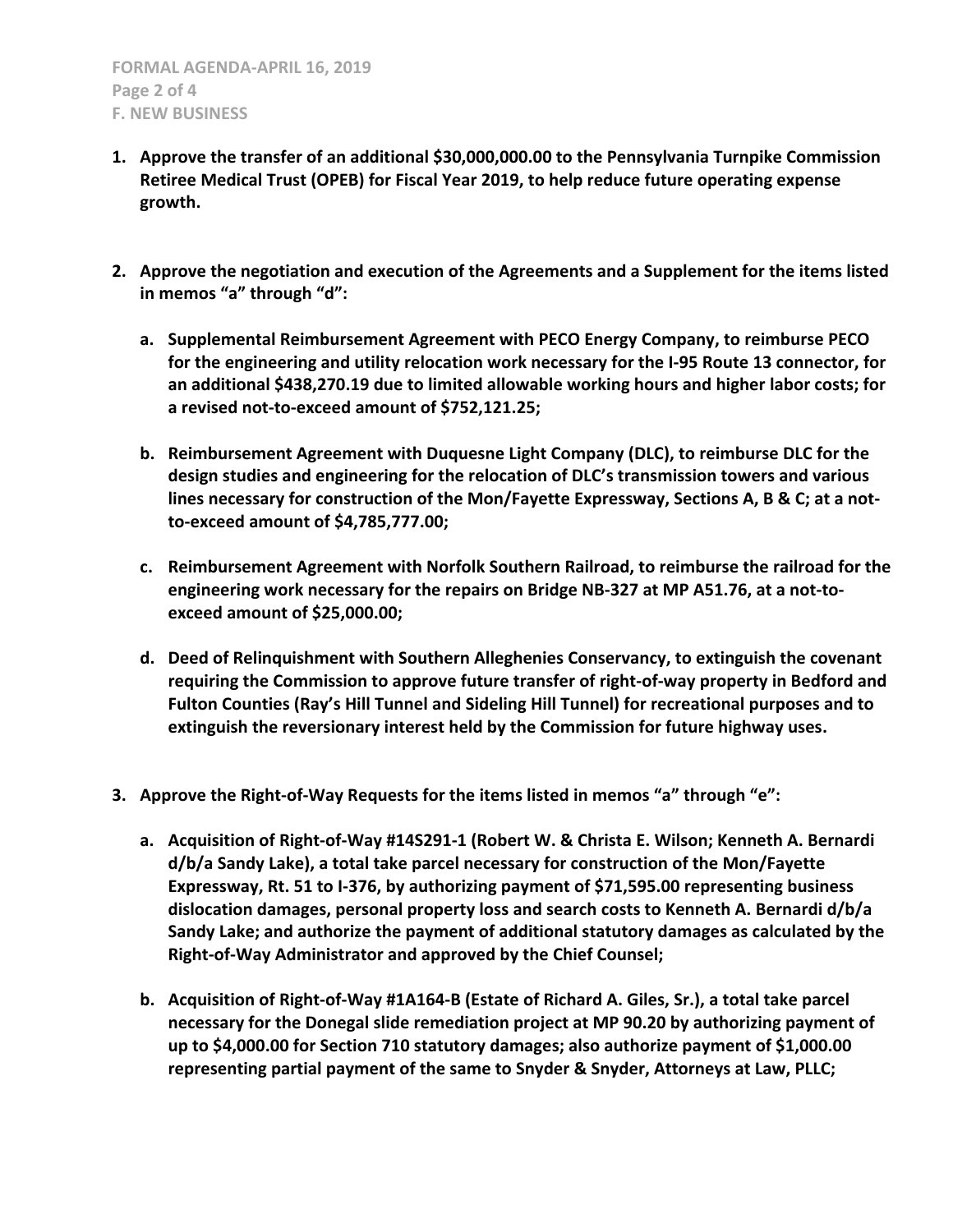- **c. Acquisition of Right-of-Way #14S232 (Christopher J. & Yan Fang Clair), a total take parcel necessary for construction of the Mon/Fayette Expressway by authorizing payment of \$57,615.67 representing fair market value, pro-rated taxes and recording fees to Universal Settlement Services of PA, LLC, escrow agent; authorize the appropriate Commission officials to execute the Agreement of Sale and other documents that may be required for closing; authorize the payment of additional statutory damages as calculated by the Right-of-Way Administrator and approved by the Chief Counsel; and payment of fair market value to the property owners is contingent upon the delivery of a deed as prepared by the Legal Department;**
- **d. Acquisition of Right-of-Way #14S376-1 (S & S Auto Service, Inc.; Kayla Krivjansky; Scott Unrue), a total take parcel necessary for construction of the Mon/Fayette Expressway by authoring payment of \$28,350.00 representing down payment supplement to Financial Dimensions, Inc., escrow agent; authorize payment of \$6,155.62 representing residential actual move costs to South Hills Movers, Inc.; also authorize payment of \$500.00 representing residential fixed schedule move costs to Kyla Krivjansky and Scott Unrue; and authorize payment of additional statutory damages as calculated by the Right-of-Way Administrator and approved by the Chief Counsel;**
- **e. Acquisition of Right-of-Way #14S235 (Karyn A. Laychack Leonard; Harry L. Leonard), a total take parcel necessary for construction of the Mon/Fayette Expressway, Rt. 51 to I-376, by authorizing payment of \$69,068.15 representing fair market value, pro-rated taxes and recording fees to Universal Settlement Services of PA, LLC, escrow agent; authorize the appropriate Commission officials to execute the Agreement of Sale and other documents that may be required for closing; authorize the payment of additional statutory damages as calculated by the Right-of-Way Administrator and approved by the Chief Counsel; and payment of fair market value to the property owners is contingent upon their delivery of a deed as prepared by the Legal Department.**
- **4. Approve payment of the invoice to ACE, through our broker AON, for a total amount of \$94,414.00, which represents the premium for the Owner Controlled Insurance Program (OCIP) for the Southern Beltway, US 22 to I-79 (through June 18, 2021).**
- **5. Approve the Change Orders and Issue Purchase Orders for the items listed in memos "a" and "b":**
	- **a. AV room upgrade and expansion (April 2019 – April 2020), utilizing the Commonwealth's contract with Visual Sound, Inc.; at a total award of \$800,000.00;**
	- **b. Change Order to the contracts for delineation markers, to cover requirements through the end of the contract (December 31, 2019): Uniquesource Products \$200,000.00 Pexco, LLC 100,000.00**

| Pexco, LLC                  | <b>100,000.00</b> |
|-----------------------------|-------------------|
| <b>Ennis Flint</b>          | 0.00              |
| <b>TOTAL CHANGE ORDERS:</b> | \$300,000.00      |